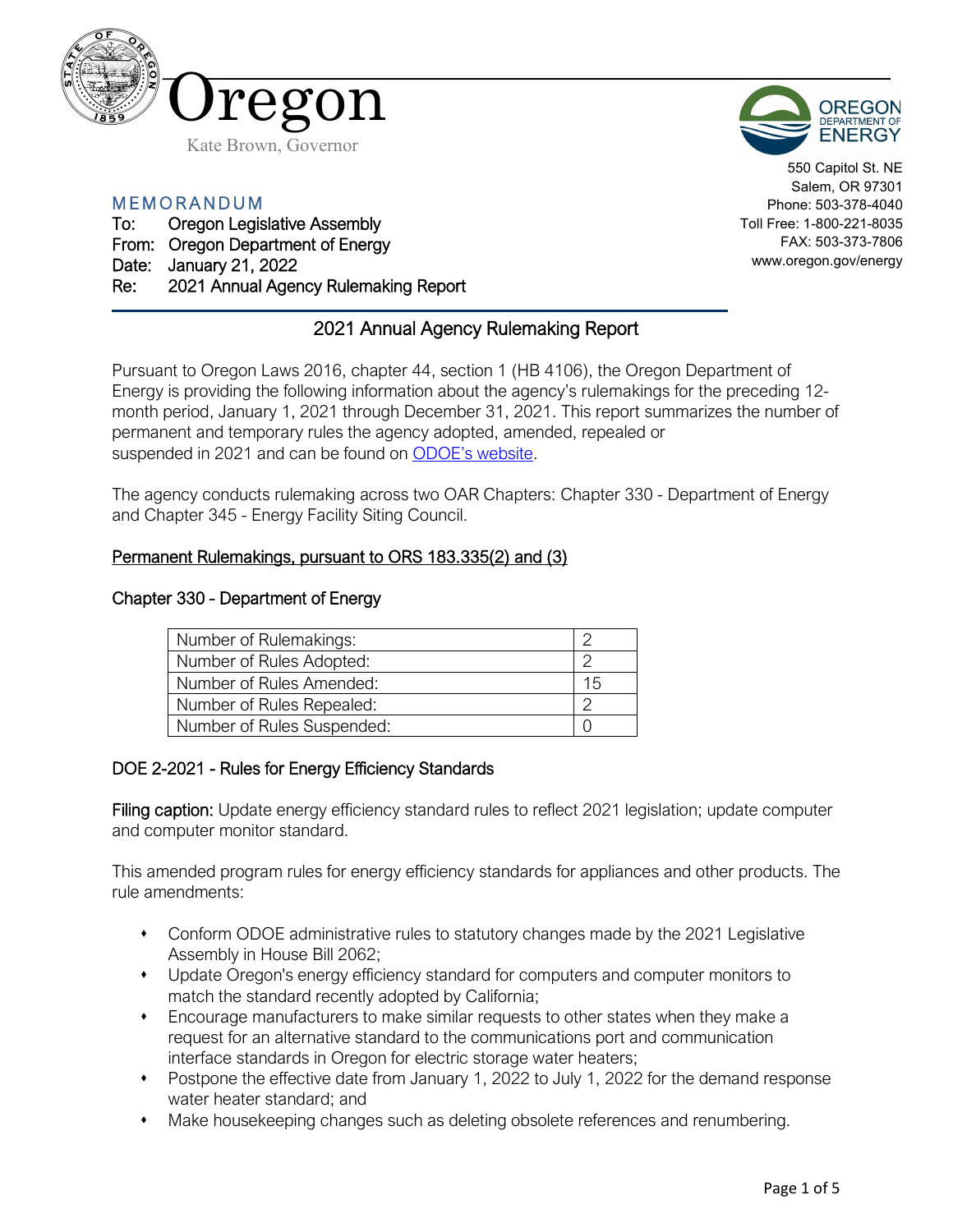# Amended: 330-092-0010, 330-092-0015, 330-092-0020, 330-092-0025, 330-092-0045

| Date Adopted: | 11/23/2021 |          | 11/23/2021<br>Jate<br>Filed: |  |           | 1/1/2022<br>Date Effective: |            |  |  |
|---------------|------------|----------|------------------------------|--|-----------|-----------------------------|------------|--|--|
| Adopted:      |            | Amended: |                              |  | Repealed: |                             | Suspended: |  |  |

# DOE 3-2021 [Large Electric Consumers Public Purpose Program](https://www.oregon.gov/energy/Get-Involved/Pages/LECPPP-Rulemaking.aspx#2021) (LECPPP)

Filing caption: Update Self-direct program to reflect changes to public purpose charge under House Bill 3141.

The Oregon Department of Energy submitted final rules to the Secretary of State on December 13, 2021 to amend program rules for the Large Electricity Consumer Public Purpose/Self-Direct Program (LECPPP). The amendments to permanent rules reflect the changes made by Oregon Laws 2021, chapter 547 (HB 3141) to the LECPPP/Self-Direct program, including:

- The addition of "*investments in distribution system-connected technologies*" (DS-CT) as an eligible expenditure for self-direction for eligible large electricity consumers;
- The shift of funding for energy efficiency work from the public purpose charge to charges in rates, with the charges in rates for this purpose eligible for self-direction by eligible large electricity consumers;
- Procedural updates to provide continuity for existing participating large electricity consumers having credit balances for previously implemented energy conservation projects, and for projects which were pre-certified as of January 1, 2022, but not yet completed and certified for self-direction;
- The repeal of obsolete rule language relating to the start-up phase of the program and statutory provisions which were deleted by HB 3141; and
- The addition of definitions related to the changes made by HB 3141, including a definition for DS-CT that matches the provisional definition of this term from the Public Utility Commission<sup>[1](#page-1-0)</sup>

The rule changes became effective January 1, 2022.

#### Adopted: 330-140-0055, 330-140-0075

Amended: 330-140-0010, 330-140-0020, 330-140-0030, 330-140-0040, 330-140-0050, 330- 140-0060, 330-140-0070, 330-140-0080, 330-140-0120, 330-140-0140 Repealed: 330-140-0090, 330-140-0100

| Date Adopted: | 3/2021<br>$12/1$ <sup>-</sup> | Jate '   | Filed: | 2/13/2021 |   | Date Effective: | /2022 |
|---------------|-------------------------------|----------|--------|-----------|---|-----------------|-------|
| Adopted:      | <u>_</u>                      | Amended: |        | Repealed: | _ | Suspended:      |       |

<span id="page-1-0"></span><sup>&</sup>lt;sup>1</sup> The only substantive changes the department made to the draft rules before filing the permanent rules were to the documentation requirements for pre-certification of investments in DS-CT to more closely align with the reasoning underlying the PUC's provisional definition, as articulated by PUC staff in a staff memorandum prepared for a Special Meeting of the Public Utility Commission on November 30, 2021.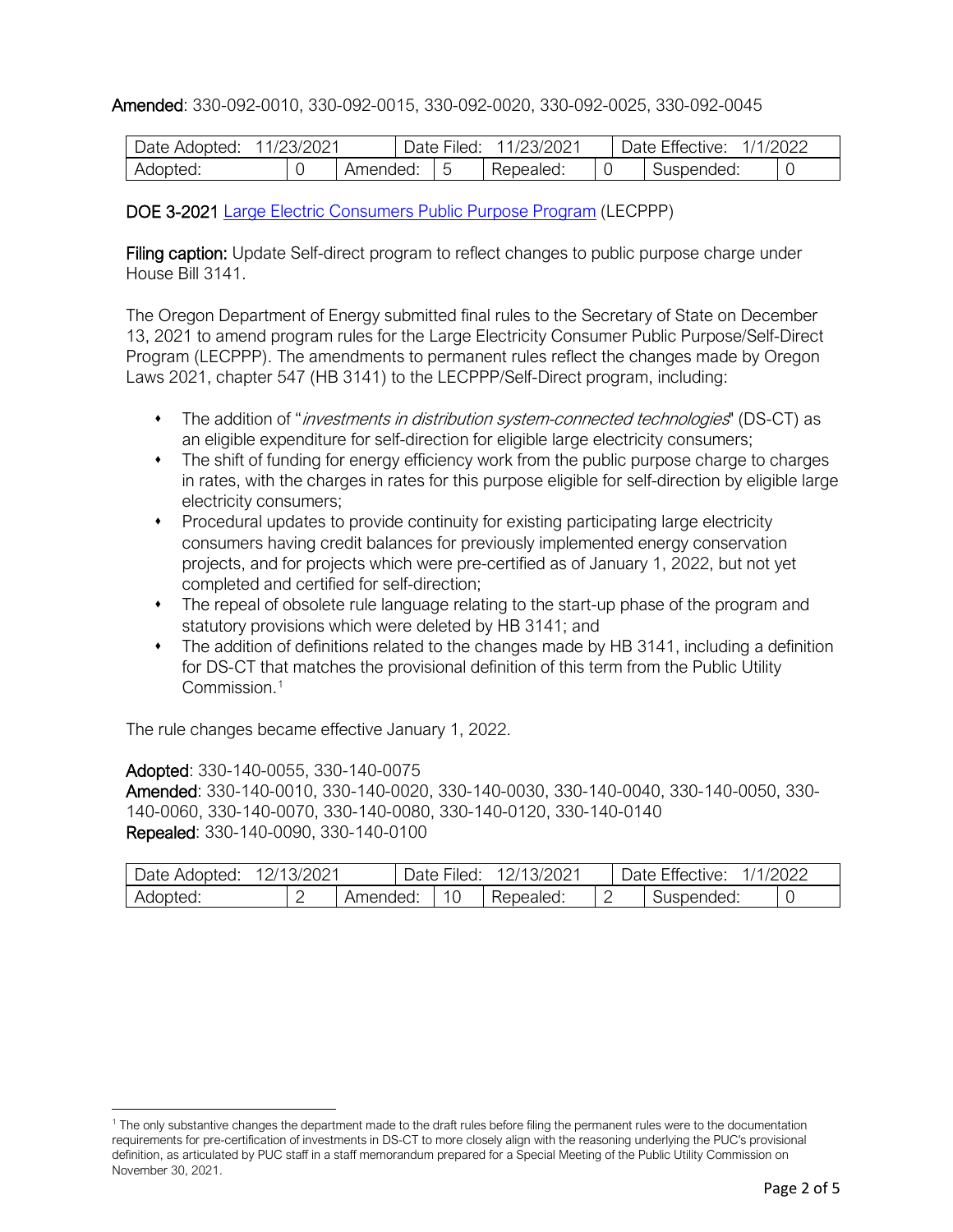# Chapter 345 – Energy Facility Siting Council

| Number of Rulemakings:     | C, |
|----------------------------|----|
| Number of Rules Adopted:   |    |
| Number of Rules Amended:   |    |
| Number of Rules Repealed:  |    |
| Number of Rules Suspended: |    |

#### EFSC 1-2021 [Enforcement of Laws and Rules Governing the Transport and Disposal of](https://www.oregon.gov/energy/Get-Involved/rulemakingdocs/EFSC-1-2021-Waste-Rulemaking.pdf)  [Radioactive Materials and Wastes](https://www.oregon.gov/energy/Get-Involved/rulemakingdocs/EFSC-1-2021-Waste-Rulemaking.pdf)

The Energy Facility Siting Council adopted permanent rules establishing new procedures for the enforcement of laws and rules governing the transport and disposal of radioactive materials and wastes.

Adopted: 345-029-0003, 345-029-0503, 345-029-0505, 345-029-0510, 345-029-0520, 345-029- 0530, 345-029-0550, 345-029-0555, 345-029-0560

Amended: 345-029-0000, 345-029-0005, 345-029-0010, 345-029-0020, 345-029-0030, 345-029- 0040, 345-029-0050, 345-029-0060, 345-029-0070, 345-029-0080, 345-029-0090, 345-029- 0100

| Date Adopted: | 02/26/2021 |          |                      | 02/26/2021 | 02/26/2021<br>Date Effective: |  |  |
|---------------|------------|----------|----------------------|------------|-------------------------------|--|--|
| Adopted:      |            | Amended: | $\overline{A}$<br>╵∠ | Repealed:  | Suspended:                    |  |  |

### EFSC 2-2021 [Implementation of HB 2064 and EFSC Quorum Requirements](https://www.oregon.gov/energy/Get-Involved/Pages/Energy-Facility-Siting-Council-Rulemaking.aspx#2064)

HB 2064 (2021) changed the required quorum for the Energy Facility Siting Council from "five" to "a majority." This rulemaking was conducted to ensure that the Council could implement the new quorum requirements established by HB 2064 when it took effect on January 1, 2022. Consistent with the provisions of the HB 2064, which passed in the 2021 legislative session, the new rule reduces the number of Council members that constitute a quorum from "five" to "four."

#### Amended: 345-011-0005

| Date Adopted: | 12/17/2021 | Date Filed: | 12/17/2021 | Date Effective:<br>1/1/2022 |  |
|---------------|------------|-------------|------------|-----------------------------|--|
| Adopted:      |            | Amended:    | Repealed:  | Suspended:                  |  |

#### EFSC 3-2021 [Trojan Independent Spent Fuel Storage Installation \(ISFSI\) Rulemaking](https://www.oregon.gov/energy/Get-Involved/Pages/Energy-Facility-Siting-Council-Rulemaking.aspx#2064)

This rulemaking updated rules for the Trojan Independent Spent Fuel Storage Installation (ISFSI) under OAR 345-026-0170 to 345-026-0390 and 345-070. The rulemaking was conducted to ensure that the Council's rules adequately addressed the new aging management activities established by the renewed operating license for the ISFSI that was issued by the US Nuclear Regulatory Commission in 2019, to ensure that the rules are consistent with current federal safety requirements and guidelines.

Amended: 345-026-0170, 345-026-0300, 345-026-0340, 345-026-0350, 345-026-0370, 345-026- 0390, 345-070-0005, 345-070-0015, 345-070-0020 Repealed: 345-026-0330

| Date Adopted:<br>2/1 | 7/2021 | Jate     | 72021<br>Filed: |           |  | $-$ cc<br>1/202 <sup>1</sup><br>2/1<br>)ate<br>Effective: |  |  |  |
|----------------------|--------|----------|-----------------|-----------|--|-----------------------------------------------------------|--|--|--|
| Adopted:             | ◡      | Amended: | Y               | Repealed: |  | Suspended:                                                |  |  |  |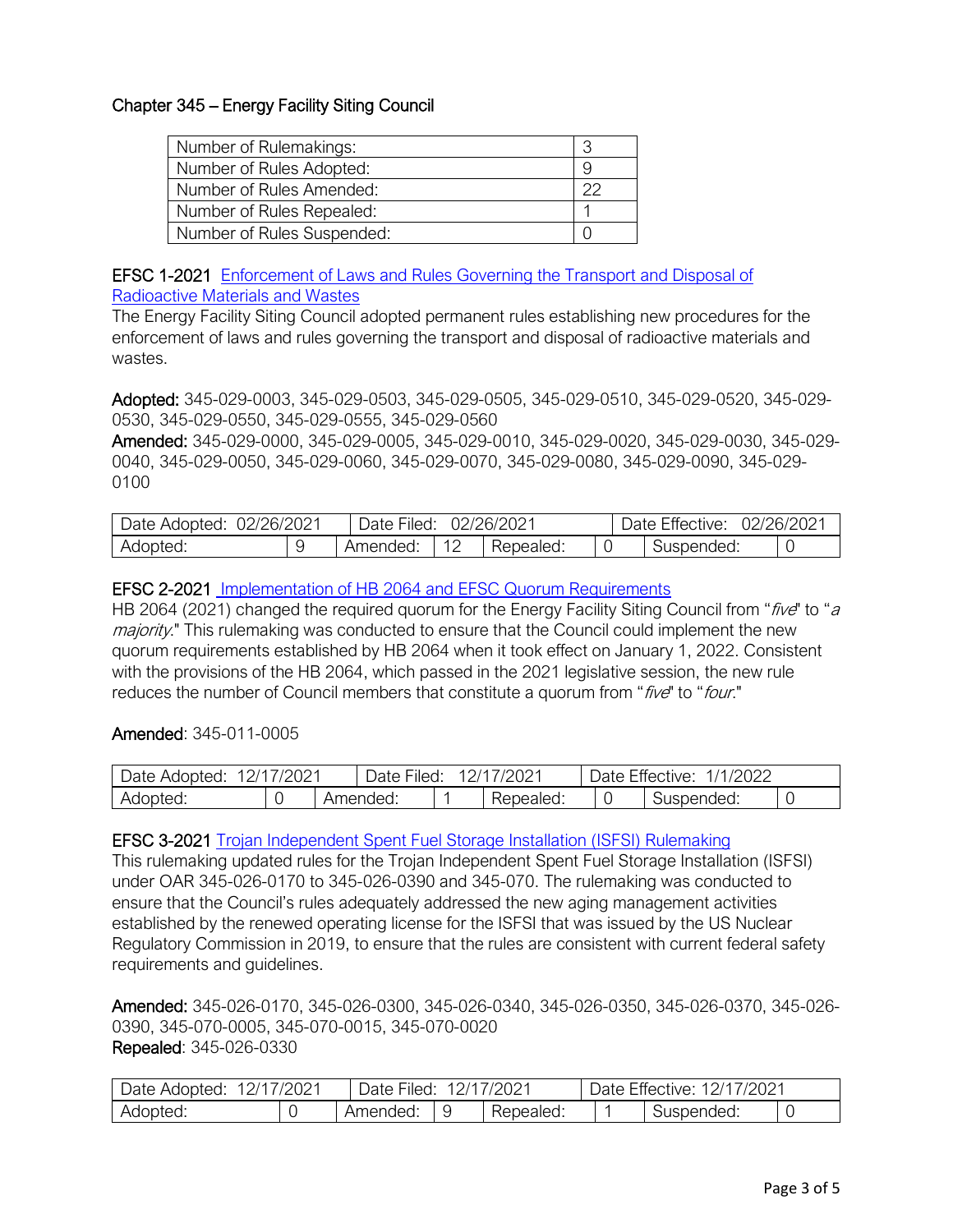# Temporary Rulemakings, pursuant to ORS 183.335(5). Chapter 330 – Department of Energy

| Number of Rulemakings:     |  |
|----------------------------|--|
| Number of Rules Adopted:   |  |
| Number of Rules Amended:   |  |
| Number of Rules Repealed:  |  |
| Number of Rules Suspended: |  |

### DOE 1-2021 - Eligibility Criteria for Solar Contractors

Temporary Rules Filed for Oregon Solar Plus Storage Rebate Program, effective September 1, 2021 through February 27, 2022.

Filing caption: Change to eligibility criteria for solar contractors under solar plus storage rebate program.

ODOE filed the temporary rule to update the eligibility criteria for solar contractors under the Solar + Storage Rebate Program, specifically affecting solar contractors who are Energy Trust of Oregon solar trade allies. Current permanent rules require that solar trade allies must have at least four out of five stars in the Energy Trust of Oregon star rating system. The temporary rules would allow any solar trade ally who is currently eligible to apply for Energy Trust incentives to also register and make reservations for rebates under the Solar + Storage Rebate Program.

#### Need for the Rules

The temporary amendment to the rules for the solar plus storage rebate program changed the eligibility criteria for solar contractors who are Energy Trust of Oregon solar trade allies. A majority of eligible contractors on ODOE's current list are Energy Trust of Oregon solar trade allies. Existing program rules require Energy Trust solar trade allies to have at least four out of five stars in that organization's certification system. Since the original program rules were adopted in 2019, Energy Trust put its internal process for awarding stars to solar trade allies on hold, meaning that newer solar contractors are currently not able to earn additional stars under the Energy Trust trade ally certification system and the star ratings for more experienced solar contractors are not up-to-date. Since the star system is not currently being supported by Energy Trust, requiring a four-star rating or higher in ODOE program rules is not serving the function of ensuring that high quality contractors are registered under the program and is instead locking out newer contractors who are not able to offer solar plus storage program rebates to their prospective customers. Retaining the star rating as an eligibility criterion for contractors who are Energy Trust solar trade allies does not further one overarching purpose of the program, which is to support the expansion of the solar installation industry in Oregon.

The Department's temporary amendment to program rules allows contractors to be eligible to participate in the solar plus storage rebate program if they are Energy Trust of Oregon solar trade allies who are currently eligible to apply for Energy Trust incentives on behalf of their customers. Trade allies who are currently under a disciplinary probationary or suspended status are not eligible to apply for Energy Trust incentives, and therefore would also be unable to register or continue their registration for the solar plus storage rebate program.

Background: The Legislative Assembly appropriated \$10 million in additional funds to the program under Oregon Laws 2021, chapter 669 (HB 5006). The program was inaugurated with an initial appropriation in the 2019 Legislative session of \$2 million, of which \$1.5 million was directed to be used for rebates. The initial appropriation was completely allocated to contractors in 2020. The